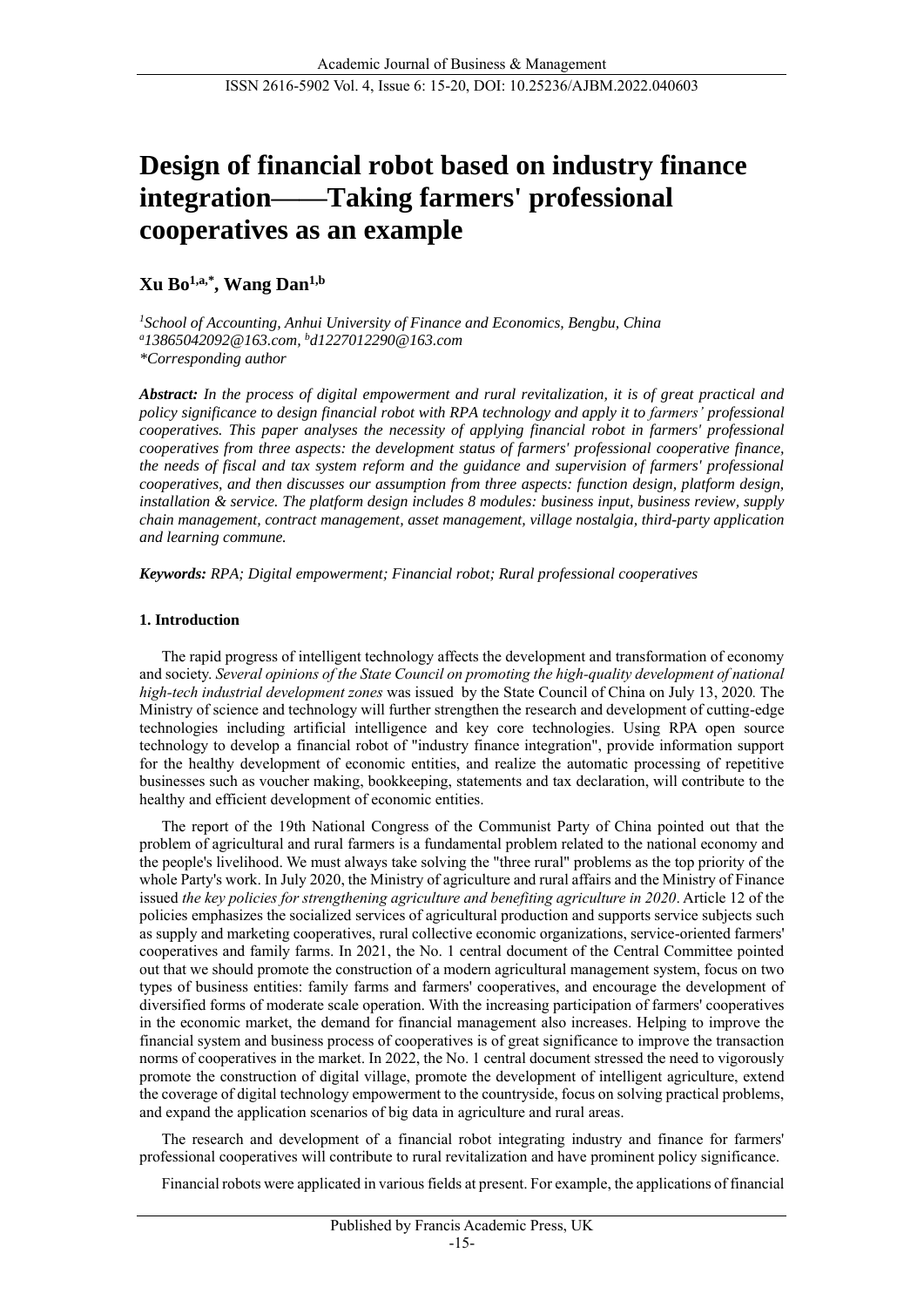robots in oilfield enterprise<sup>[1]</sup>, electric power enterprise<sup>[2]</sup>, power grid industry<sup>[3]</sup> and telecommunications industry $[4]$  have brought obvious economic benefits to enterprises, showing the important position and bright prospects of financial robots developed with RPA technology.

However, in agriculture, at present, it is mainly focused on the reform and innovation of agricultural product technology based on artificial intelligence. There are few cases of applying artificial intelligence to the collective financial management of rural collective economy organization. There is no relevant article on the assumption of applying financial robot to farmers' professional cooperatives.

## **2. The necessity of applying financial robot in farmers' professional cooperatives**

A financial robot is designed in line with the business characteristics of farmers' professional cooperatives using RPA technology, which can quickly integrates business and fiance data, and then promote modern farmers' professional cooperatives development in the structuration, large-scale and digital aspects. Therefore, it is necessary to apply the financial robot to farmers' professional cooperatives.

## *2.1. The development of farmers' professional cooperative finance needs financial robot*

The number of farmers' cooperatives registered in accordance with the law had reached 2,259,000[5] by the end of April 2021. Although China's farmers' professional cooperatives have developed to a certain scale, there are still the following problems in financial management:

## *2.1.1. Insufficient accounting personnel of the entity*

Some farmers' professional cooperation cannot attract young accountants due to geographical location, financial resources of cooperatives and other reasons. Often, the former village committee accountants or the retired accountants of nearby enterprises play the roles the financial personnel in the cooperatives, and the aging problem of accountants is obvious.

## *2.1.2. The financial management system is not standardized*

Due to the lack of professional accountants, farmers' professional cooperatives are prone to the phenomenon of non-standard financial management system, which is manifested in the following: accounting accounts are chaotic, account statements are non-standard, bookkeeping is wrong, boundary of fixed assets is fuzzy, the transaction records or incomplete transaction data are absent, contracts management is confused, destination of funds is unclear, a separate account role for each member is not set up, return proportion of distributable surplus is definied unclearly, and so on.

## *2.1.3. Internal control is not in place*

*The financial accounting system of farmers' professional cooperatives* emphasizes that cooperatives must establish and improve internal control systems such as monetary capital internal control system and sales business internal control system. However, in the actual situation, the implementation of the system is not in place, and some bissneses are out of control, which result in phenomena of artificial tampered financial data. It is everywhere that financial process are insufficient, procedures are imperfect, cash flows are unclear, accounts and facts are inconsistent, and vouchers are falsified [6].

## *2.2. The reform of fiscal and taxation system needs financial robot*

The Ministry of Finance issued *the outline of the 14th five year plan for accounting reform and development* (hereinafter referred to as *the outline*) (CAI Kuai [2021] No. 27) on November 24, 2021. *The outline* mentioned digitization 19 times, emphasized "promoting the digitization and paperless of the whole process of issuing, receiving, recording and archiving electronic accounting vouchers", and required "embedding internal control systems and processes into the information system".

On March 24, 2021, the general office of the CPC Central Committee and the general office of the State Council issued *the opinions on further deepening the reform of tax collection and management*, requiring "making full use of modern information technologies such as big data, cloud computing, artificial intelligence and mobile internet, striving to promote the convergence and connection of internal and external tax related data, online and offline organic connection to drive tax law enforcement, service, regulatory system innovation and business reform", realizing the transformation from "managing tax by ticket" to " governing tax by number".

The popularization and application of electronic invoice provides a broad prospect for the application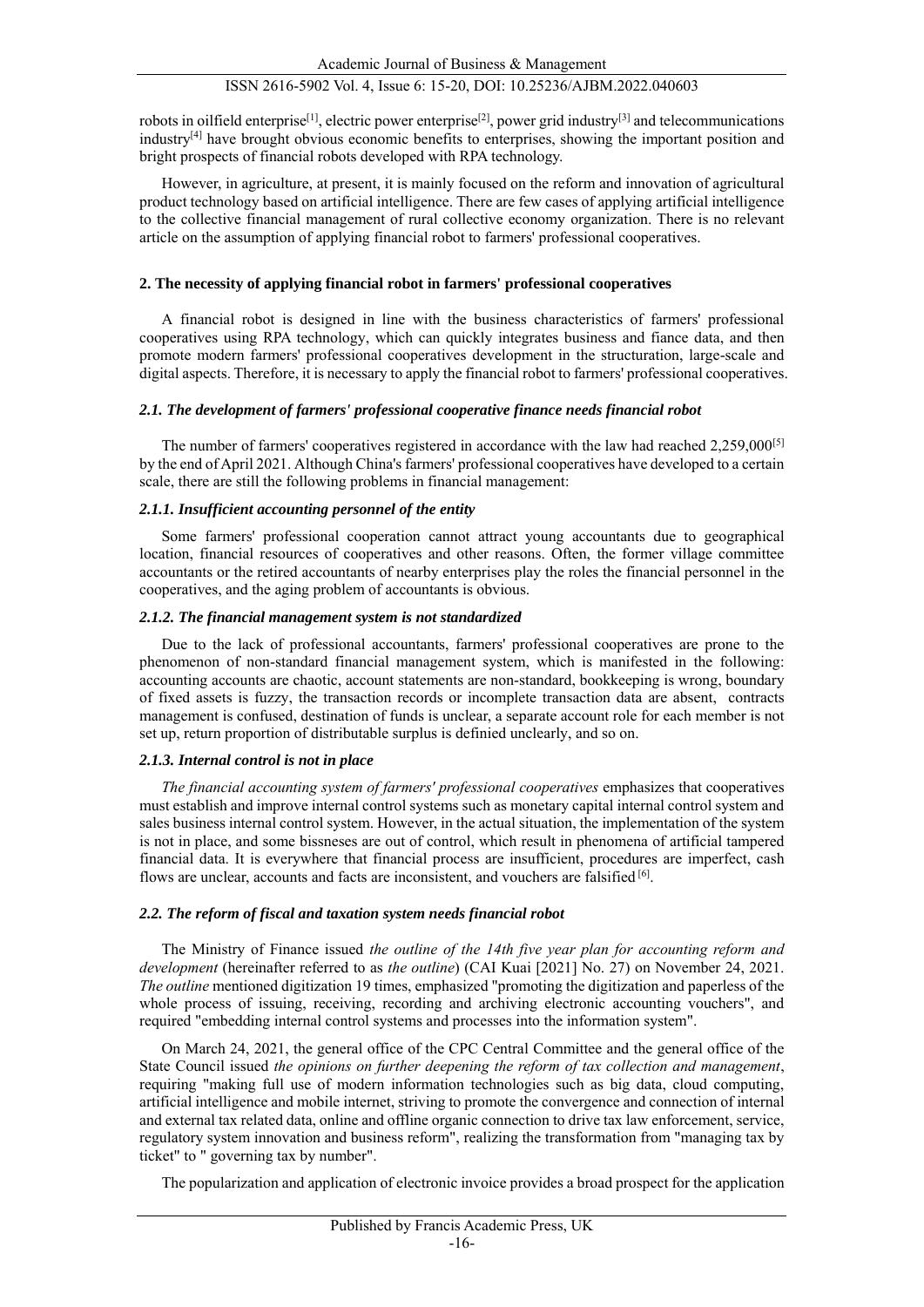of financial robot. On the basis of widely implementing the electronic ordinary invoice of value-added tax, the electronic special invoice of value-added tax was implemented among new taxpayers in 11 regions such as Tianjin from December 21, 2020, and was implemented among new taxpayers in other regions on January 21, 2021. The tax authorities provide taxpayers with services such as to write, delivery and check electronic invoice 24 hours online freely on the national-unified electronic invoice service platform, which can realize the electronization of all fields, all segments and all elements of invoices<sup>[7]</sup>.

## *2.3. The guidance and supervision of farmers' professional cooperatives need financial robots*

For cooperatives in modern economic society, there are generally some problems, such as weak foundation, small number of social members, low professional level of cooperatives, imperfect financial management system and so on. In the context of rural revitalization, farmers' professional cooperatives are increasingly involved in a wide range of businesses, rich output content and increasing economic exchanges, which poses new challenges to the guidance and supervision of farmers' professional cooperatives.

Article 45 of *the Farmers' professional cooperatives law of the People's Republic of China (2017)* requires the executive supervisor or the board of supervisors to be responsible for the internal audit of the financial affairs of the cooperative and report to the general assembly. And the general assembly also has right to invite intermediaries to audit the financial affairs of the cooperative.

On December 27 of 2018, nine departments of government in Qingdao including Municipal Agricultural Committee and Municipal Bureau of Finance jointly issued *the opinions on further guiding and standardizing the development of farmers' professional cooperatives* to strengthen the guidance and supervision of farmers' professional cooperatives, which focused on the problems of small operation scale, weak service capacity, poor demonstration drive, imperfect organization, non-standard internal management and unscientific benefit distribution of farmers' professional cooperatives.

In the era of financial process digitization, financial robots use their relevant advantages to supervise the relevant financial work data in real time and supervise the financial work process of cooperatives. At the same time, the financial robot can combine big data with artificial intelligence to analyze the market transaction trend, issue relevant reports in combination with relevant laws and policies, and provide auxiliary suggestions for the next development direction of cooperatives.

## **3. Design of financial robot for rural professional cooperatives**

## *3.1. Functional design of financial robot for farmers' professional cooperatives*

The application of financial robot in farmers' professional cooperatives will bring great convenience to the financial work of farmers' professional cooperatives. It can be embodied in the following scenarios:

Invoicing. With the promotion of the state's electronic ordinary invoice and electronic special invoice for value-added tax, when farmers' professional cooperatives have a transaction with a third party, a financial robot will automatically issue an invoice according to the entered business information and automatically push it to the invoice receiving end of the third party.

Voucher verification and identification. For the external invoices accepted by farmers' professional cooperatives, the financial robot can automatically push them to the invoice comparison platform of the tax system for voucher comparison to identify the authenticity of invoices.

Automatic bookkeeping and updating of financial statements.

Automatic tax declaration. At present, the online tax bureau of the tax system accepts taxpayers' online tax declaration. The financial robot can automatically update the tax declaration according to the automatic accounting book and tax-accouting differences (which may need to be adjusted manually under the audit function), thus automatically realize online tax declaration to improve the efficiency of tax declaration.

## *3.2. Design of financial robot platform for farmers' professional cooperatives*

The financial robot for farmers' professional cooperatives should have the following eight modules.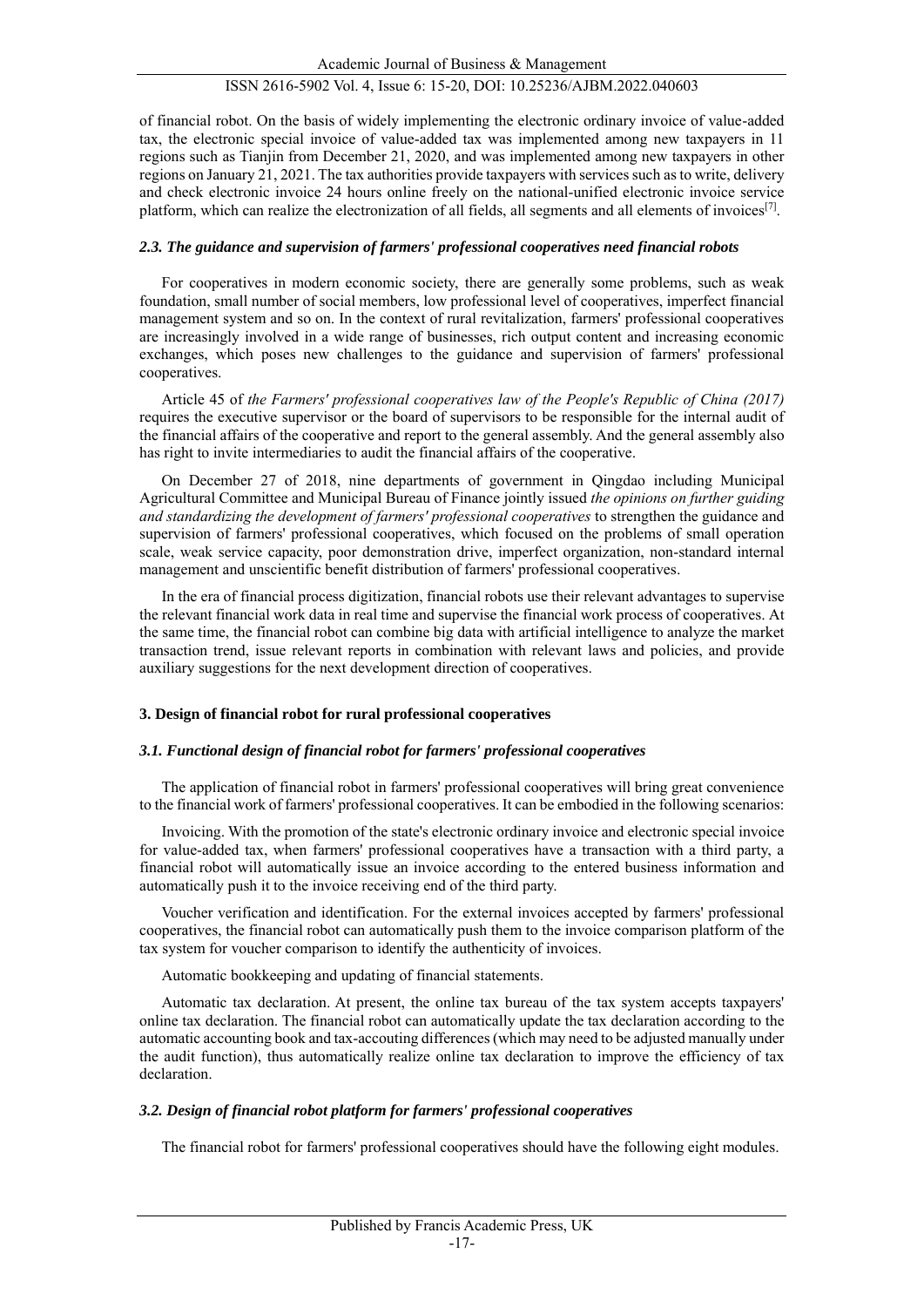#### *3.2.1 Business input*

"Business input" belongs to the business personnel input module, which specifically includes sales business, purchase business, production business (including planting, breeding, etc.), loan and reimbursement business, investment business and financing business. After each business is entered, set button on whether to review or not. For businesses that do not need to be reviewed, the financial robot will automatically process invoices, accounts and taxes.

#### *3.2.2 Business review*

"Business review" corresponds to "business input". For the business to be reviewed, it will be automatically pushed to the relevant review department according to the requirements of the internal control of farmers' professional cooperatives. In particular, according to Article 43 of *the Farmers' professional cooperatives law of the people's Republic of China*, farmers' professional cooperatives record the transaction volume (amount) between their members and their cooperatives. If the distributable surplus is returned in proportion to the transaction volume (amount) between the member and the cooperative, the total amount returned shall not be less than 60% of the distributable surplus; For the remaining part after return, in order to reduce disputes, the transactions between members and the cooperatives need to be approved by a certain proportion of other members. After the approval is completed, the financial robot will automatically issue invoices, automatically keep accounts, and automatically update the financial statements and tax returns.

The two modules of "business input" and "business review" are the most basic modules of the financial robot, and also reflect the main requirements of industry finance integration.

#### *3.2.3 Supply chain management*

Agricultural products supply chain is a network system composed of farmers, traders, processors, retailers, logistics distributors and consumers, from field to table, involving upstream and downstream enterprises.

The "FCH" platform (the farmers' cooperatives helper, the name of the financial robot in this study) connects the daily business of rural professional cooperatives and provides the function of supply chain management. Specifically, two sub modules can be set, the existed supply chain and the potential supply chain. The "existed supply chain" rearranges of the information formed in the process of "business input", which reflects: the expected production varieties and quantities in the production process in detail; purchase volume, payment speed and collection process in the sales process; delivery speed and quality in the procurement process (including seeds, chemical fertilizers, pesticides, livestock seedlings, fish fry, etc.); quality, speed and other information of processing outsourcing process, and so on. "Potential supply chain" provides information about potential customers and suppliers, which provides a platform for advertising and reduces the cost of obtaining relevant resources.

If a large number of farmers' professional cooperatives use financial robots, they can provide the total amount of expected production, so as to enhance the predictability of agricultural production, reduce the ups and downs of agricultural product supply and protect the interests of farmers.

## *3.2.4. Contract management*

The financial robot will have a complete set of contract templates and management specifications for storing contracts. There are many kinds of products produced or operated by rural professional cooperatives, and many data need to be refined. The formulation and preservation of paper-based contracts need certain management norms. However, due to the particularity of paper materials, they are easy to be lost and damaged in preservation. Financial robots can store scanned copies of paper contracts or electronic contracts in the cloud. While ensuring the authenticity, continuity and integrity of data, electronic contracts can be stored, numbered and digitally managed. When the user needs to call out the contract related to a transaction, he can directly send instructions to the robot, and the robot will extract the relevant contract information from the database. At the same time, the reminder of contract performance can be set to realize the two-way integration of information and reduce the operation risk of cooperatives.

#### *3.2.5. Asset management*

There are many items in the assets of rural professional cooperatives, which are the common assets of members of economic organizations. The assets of rural collective economy include resource assets, operational assets and non operational assets. As the rural reform has not yet falled into a pattern, there is a certain lack of management and supervision in the management and liquidation of assets by rural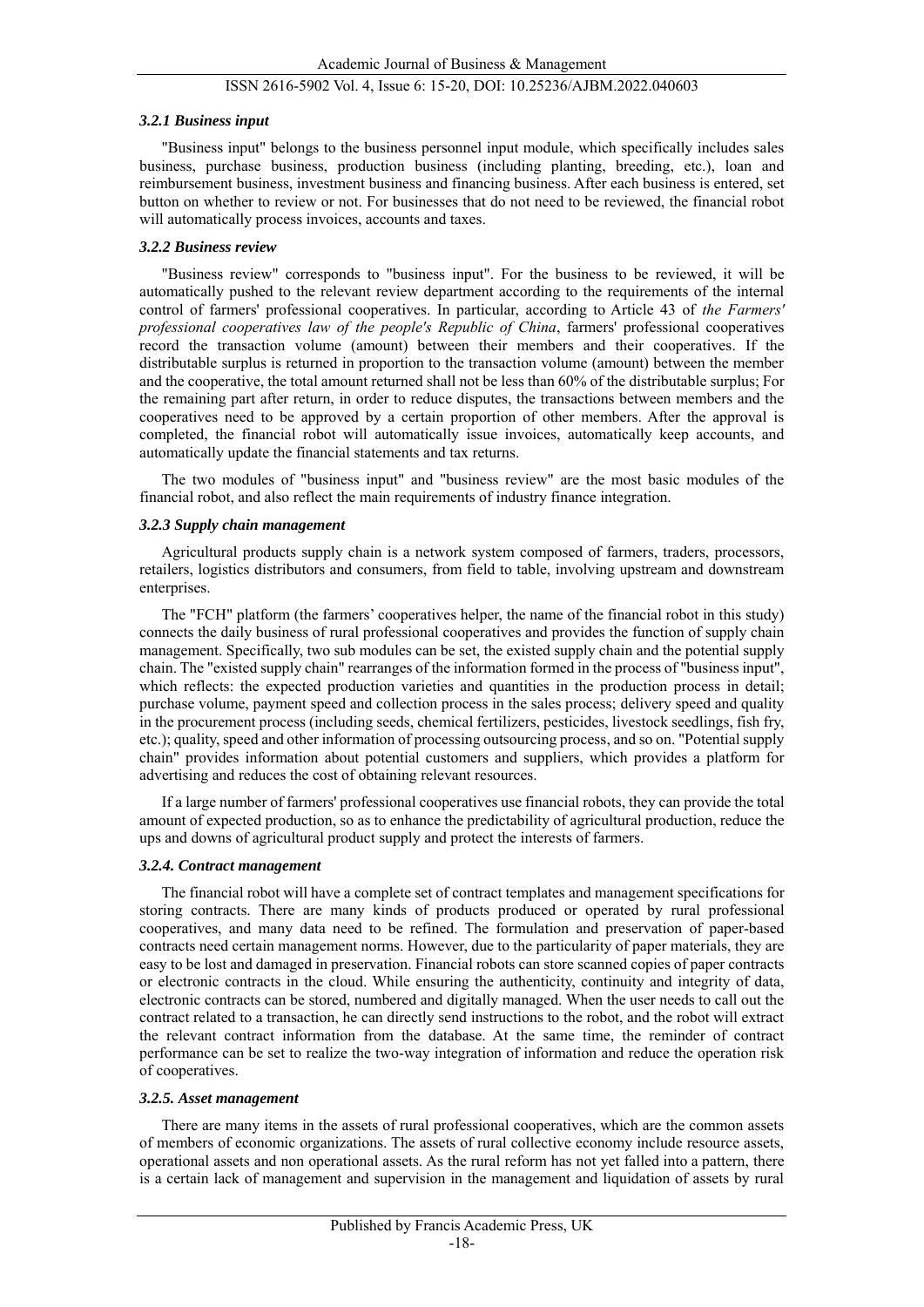collective economic organizations. Some human factors may lead the assets to be recognized and measured unreliably when purchasing agricultural assets such as poultry. The transaction procedures of fixed assets may also cause inconsistency between accounts and facts, which can cause the loss of assets. The financial robot can assist the rural professional cooperatives to calculate and classify relevant assets, automatically connect to the accounting processing system, inventory the assets, realize the paperless management of assets, make every asset in the collective economy information-based, realize the one click query at the fingertips, and effectively reduce the loss of fixed assets.

## *3.2.6. Village nostalgia*

"Village nostalgia" is planned to publicize rural civilization, folk dishes with local characteristics and characteristic rural tourism. It can focus on the characteristics of the cooperative to play a role in publicity, providing an advertising platform for characteristic professional cooperatives. At the same time, this module can use pictures and words to display old rural articles, compare the past with the present in rural areas to make the progress of rural society to be feeled. The "folk dishes" sub-module is similar to Tiktok, which can solve the problem that the southerner don't know how to cook the Northeast's wild mushrooms, and the winter bamboos and ferns in the South can not be cooked their due taste in other places, and the purpose is to promote the wider circulation of agricultural specialties.

## *3.2.7. Third party applications*

"Third party application" provides convenience for the federation of farmers' professional cooperatives (Article 59 of *the Farmers' professional cooperatives law*) to look up the operation and development of various professional cooperatives under the federation; The executive supervisor or the board of supervisors shall conduct internal audit on the financial affairs of the cooperative (Article 45 of *the Farmers' professional cooperatives law*), providing convenience for online audit; The process of construction projects that the State supports the development of agriculture and rural economy may be entrusted to farmers' professional cooperatives (Article 64 of *the Farmers' professional cooperatives law*), which will help relevant state departments to inquire relevant information; It provides a platform for the relevant departments of the governments at or above the county level to supervise and manage farmers' professional cooperatives (paragraph 2, Article 65 of *the Farmers' professional cooperatives law*), and also provides support for the design of litigation involving farmers' professional cooperatives. Of course, different authorities need to be set for different subjects in this process. If these functions can be realized, they will help the construction of China under the rule of law and produce good social benefits.

## *3.2.8. Learning commune*

The "learning commune" module plans to push the housekeeper and local policy documents on promoting the development of farmers' professional cooperatives, promote planting and breeding technology, and launch two modes of text reading and audio reading by using the machine reading function.

## *3.3. Installation and service of financial robot for farmers' professional cooperatives*

The financial robot for farmers' professional cooperatives plans to launch two ways: network platform and app software. SaaS and PaaS service modes are adopted. The "village nostalgia" module and "learning commune" module, "potential supply chain"under the "supply chain management" module are downloaded and installed and activated freely. But the activation of other modules requires the farmers' professional cooperatives to upload the business license and other materials reqired by Article 12 of *the Farmers' professional cooperatives law*, such as the list of members, legal articles of association, description of organization, residence, and capital contribution of members in line with the provisions of the articles of association, which can be used after being reviewed by the platform.

## **4. Conclusion**

The entry of financial robots into the market will certainly promote the digital and intelligent reform of accounting specialty, liberate the hands of accounting personnel and cultivate more accounting talents at the management level. The introduction of financial robots into rural cooperatives is bound to solve the problem of lack of management and accounting personnel of rural cooperatives, which can promote the development of farmers' professional cooperatives, drive the development of rural economy and move towards common prosperity. The application of financial robot platform to machine learning and RPA technology is bound to trigger the thinking of artificial intelligence and data science professionals